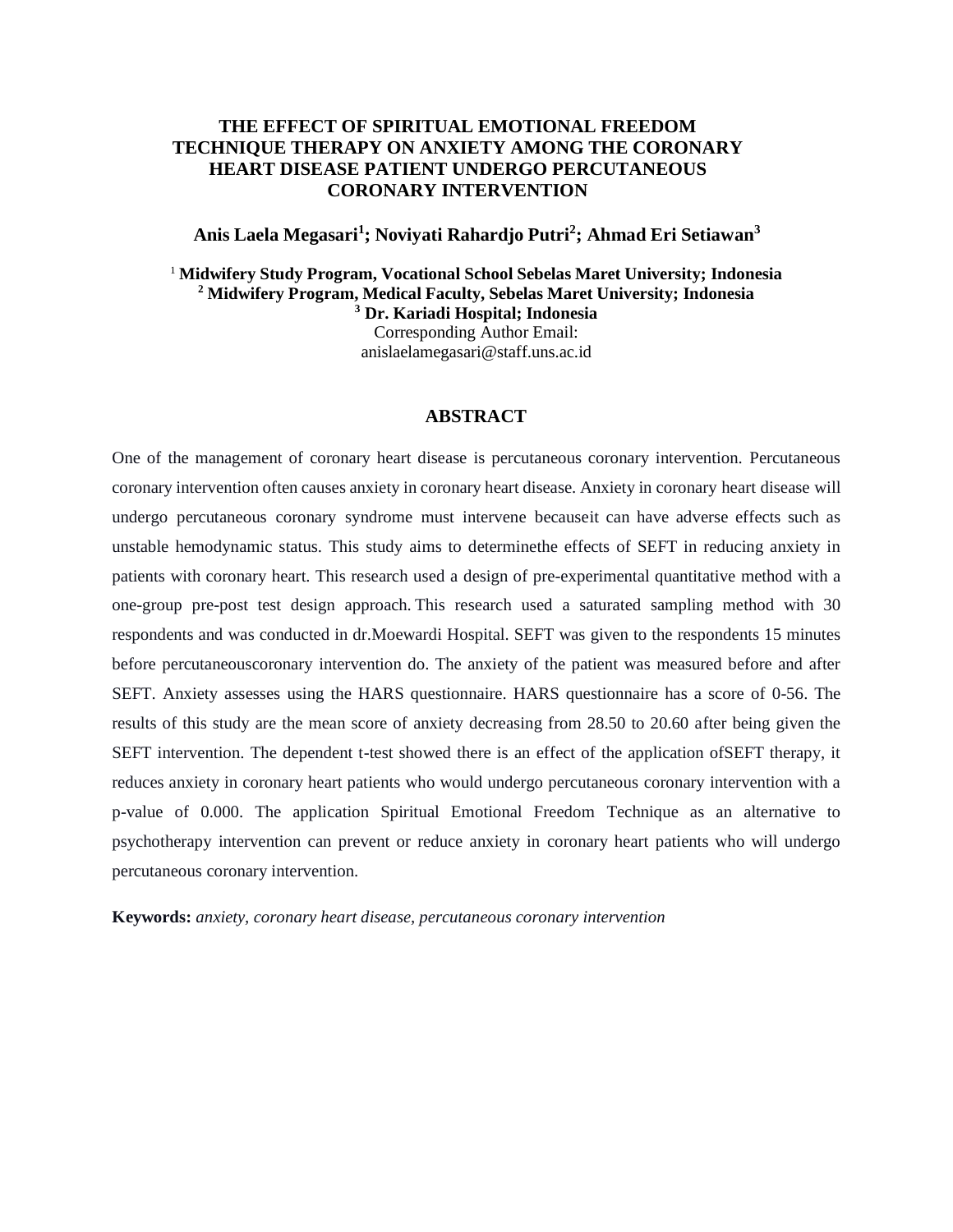#### *Introduction*

Coronary heart disease occurs when there is a plaque accumulation in the coronary arteries, it causes vasoconstriction. This condition causes by several factors such as an unhealthy lifestyle, unhealthy food, smoking, obesity, genetic factor, age, and other comorbidities [1]. World Health Organization (WHO) states that 9.4 million deaths, 45% caused by coronary heart disease. WHO also predicts this number will increase until 2030 [2], the prevalence of coronary heart disease in Indonesia reaches 1.5% of all ages. A survey from Sample Registration System (SRS) stated that the frequency of coronary heart disease reached12.9% of the total mortality rate [3]. One of the management of coronary heart disease is percutaneous coronary intervention. The percutaneous coronary intervention aims to improve narrowing and blockage of the coronary arteries [4]. This intervention expects to reduce the risk of recurrence so that the health quality of coronary heart disease can increase [5].

Percutaneous coronary intervention often causes anxiety in coronary heart disease and anxiety is caused by fear, worry, and panic if something happens during the percutaneous coronary intervention [6]. Anxiety in coronary heart disease will undergo percutaneous coronary syndrome, and it must intervene because it can have adverse effects such as unstable hemodynamic status, metabolic disorders, inadequate tissue perfusion, and disrupted blood supply. These conditions affect succeeding percutaneous coronary intervention [7]. Interventions that can reduce coronary heart disease anxiety who will undergo percutaneous coronary intervention divide into two, pharmacological and non-pharmacological interventions. The non-pharmacological intervention that we can do is Spiritual Emotional Freedom Technique(SEFT). Spiritual Emotional Freedom Technique (SEFT) is an intervention combination of the energy body system and spiritual healing using the tape method at a certain point. The principle of SEFT therapy is more or less as same as acupuncture and acupressure. All three seek to stimulate key points along the twelve body energy pathways. Compared to acupuncture and acupressure, the technique of SEFT is spiritual and safety, because SEFT only uses tapping [8].SEFT is a combination technique of the energy body system and spiritual healing using the tapping method at particular points on the body. SEFT intervention is safety, easy, fast, and simple intervention for reducing anxiety [9].

Scientific research of SEFT has been carried out in Indonesia by Bakara, et al. In this study, SEFT was used to reduce anxiety and depression with acute coronary syndrome. The results showed a significant difference between the average anxiety level of the control group and the intervention group after the intervention, the z value was -5.639, and the p-value was <0.05. Based on this, it showed that, there is an effect of SEFT intervention reducing anxiety in acute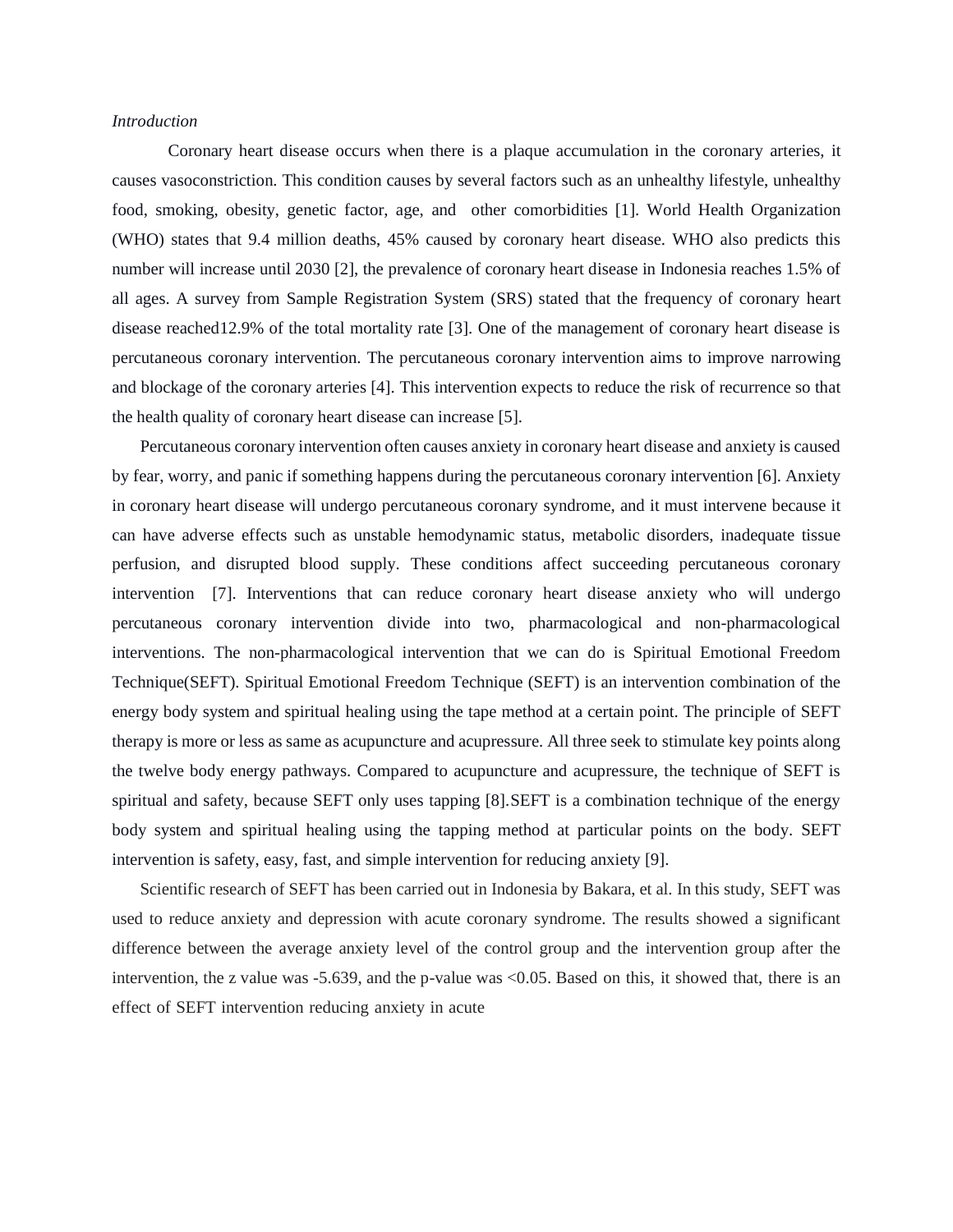coronary syndrome patients. Previous research has shown that SEFT can reduce anxiety. This research supports the previous research that SEFT intervention can reduce depression, anxiety, and stress in nonpercutaneous coronary intervention in coronary heart disease. It proves by a p-value of 0.001 (<0.05) [10]. In another study, Masyitah explained that the application of SEFT can reduce anxiety in hypertension patients, with a p-value of  $0.001 \times 0.05$  [11]. Therefore, researchers are interested in conducting research related to SEFT on coronary heart disease patients who will undergo percutaneous coronary intervention. The goal is patient does not experience anxiety. So, the success of the percutaneous coronary intervention program is maximum.

### *Method*

This study used a pre-experimental design with a one-group pretest-posttest design. There are two variables of this study, namely the independent variable and the dependent variable. The independent variable of this study is SEFT then the dependent variable is the anxiety level of patients with coronary heart disease who will undergo percutaneous coronary intervention. The respondents of this study are patients with coronary heart disease who will undergopercutaneous coronary intervention in Dr. Moewardi Hospital. The purpose of this study is to reduce the anxiety of patients with coronary heart disease who will undergo percutaneous coronary intervention, the sample is obtained based on inclusion and exclusion criteria. The inclusion criteria were coronary heart disease patients who never had experience; patients who do not have moderate, severe anxiety, panic; and conscious patients. The exclusion criteria were coronary heart disease patients who give anti-anxiety medicine and patients who failed to do percutaneous coronary intervention due to certain conditions. The subject of this study useda non-probability sampling technique with a saturated sampling method. There were 30 respondents in this study.

This study only had one group that gave the SEFT intervention. SEFT intervention gave to respondents before percutaneous coronary intervention did for 15 minutes. It did measure the anxiety of patients before and after the SEFT application. It was measured using the Hamilton Rating Scale for Anxiety (HARS) questionnaire. The HARS questionnaire tested for validity and reliability with result r count  $= 0.57-0.48$ and r table = 0.349. Ethical considerations of this study have received approval from the Health Research Ethics Commission of RSUD. All respondents have provided information related to the research process. In addition, the respondents have asked to sign a consent form. Statistical analysis research of this research used a Dependent t-test.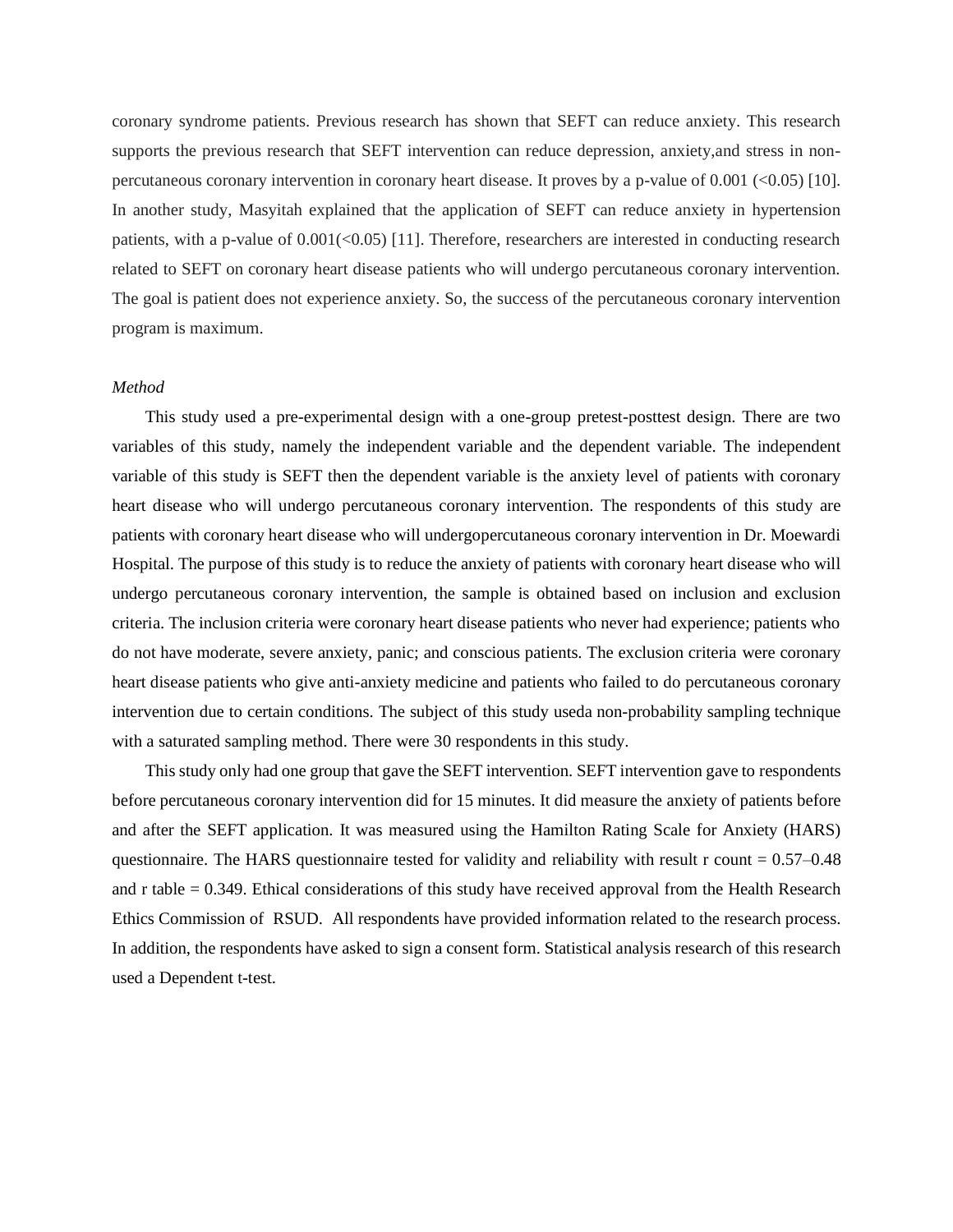# **Result and Discussion**

The result of this study consists of univariate and bivariate analysis

1. The Result of Analysis Univariate

## **a. Table 1. Frequency Distribution of Respondents**

| <b>Characteristics</b>   | <b>Frequency</b> | Percentage $(\% )$ |
|--------------------------|------------------|--------------------|
| Age                      |                  |                    |
| 35-59                    | 26               | 86.7               |
| > 59                     | 4                | 13.3               |
| Gender                   |                  |                    |
| Man                      | 24               | 80                 |
| Woman                    | 6                | 20                 |
| Education                |                  |                    |
| No school                | 2                | 6.7                |
| <b>Elementary School</b> | 7                | 23.3               |
| Junior High School       | 6                | 20                 |
| Senior High School       | 8                | 26.7               |
| College                  |                  | 23.3               |

Based on table 1, we know that the most respondents are 39-59 years which is 26 respondents (86.7%), with the gender domination is male with 24 respondents (80%), and education domination is senior high school with 08 respondents (26.7%).

|  |                          |  |  |  | <b>b.</b> Table 2. The Average score of anxiety before and after Spiritual Emotional Freedom |
|--|--------------------------|--|--|--|----------------------------------------------------------------------------------------------|
|  | <b>Technique Therapy</b> |  |  |  |                                                                                              |

|          |    |    | minimum maximum Average ±SD |
|----------|----|----|-----------------------------|
| Pretest  | 21 | 36 | $28.50 \pm 4.28$            |
| posttest | 16 | 29 | $20.60 \pm 3.29$            |

Table 2 shows that the average score of anxiety of the respondent after SEFT intervention is lower than the previous score. It showed that SEFT is proven can reduce anxiousness. Some patients are with coronary heart disease have experienced anxiety during percutaneous coronary intervention. The emergence of fear can cause by various things, such as pain anxiety,environmental changes of the hospital, lack of knowledge about procedures, and the threat of death [12][13]. Physiologically, it makes the hypothalamus activate the endocrine system, especially releasing the hormone Corticotropin-Releasing Hormone (CRH). Corticotropin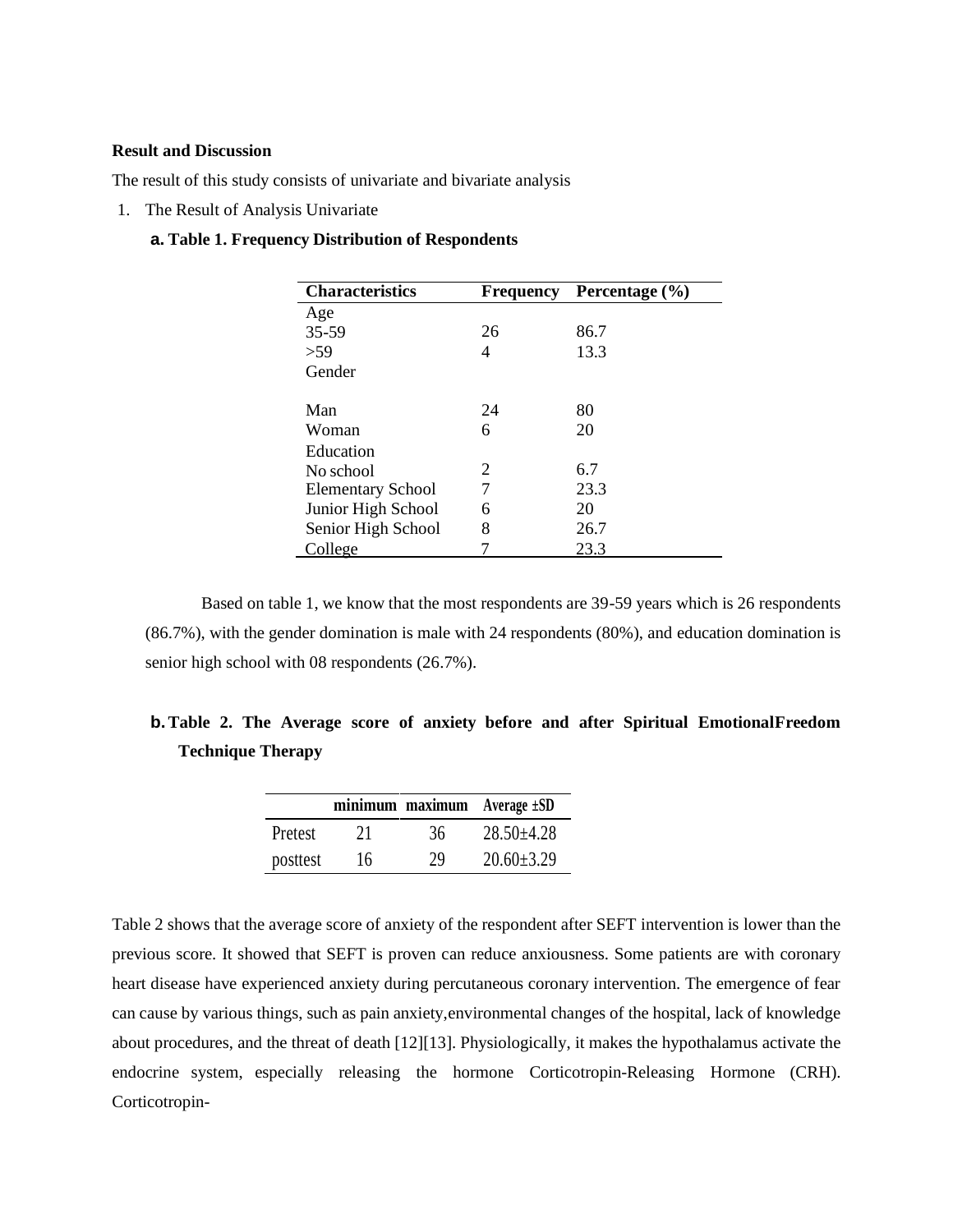Releasing Hormone is responsible for secreting Adrenocorticotropin Hormone (ACTH) through the anterior pituitary gland. ACTH increasing can increase the secretion of the hormone glucocorticoid and cortical. These hormones can give negative feedback that stimulates the hypothalamus to secrete the Thirotropic Hormone (TH) and Thyroxin Hormones. The increasingof thyroxin hormone can cause the changing of the hemodynamic status of the patients, such aschanging in increasing heart rate, respiratory rate, Basal Metabolic Rate (BMR), blood pressure, free fatty acids, and anxiety[14]

#### 2. The Result of Analysis Bivariate

# **Table 3. The Statistical Result Test**

| <b>Anxiety</b> | <b>Average P-value</b> |          |
|----------------|------------------------|----------|
| Pretest        | 28.50                  | $0.000*$ |
| posttest       | 20.60                  |          |

Based on the analysis result, the anxiety value before being given SEFT therapy was 28.50 while after being given SEFT therapy was 20.60, results of the statistical test are gotten t- test obtained a p-value of 0.000. Based on this result, it can conclude that there is an effect of SEFT therapy on anxiety in a patient with coronary heart disease undergoing percutaneous coronary intervention, comparing to previous studies that EFT administration can affect the anxiety level of patients undergoing percutaneous coronary intervention, with a difference score of 2.883 with a p-value of 0.001 [15]. Anxiety is an excessive negative emotion. One of the interventions that can reduce anxiety is SEFT. SEFT is a psychotherapeutic intervention thatcan reduce anxiety through three stages. These are, set up, tune in, and tap. The setup stage isto pray to God sincerely, surrender, and be sincere with whatever will happen. In this stage, the patient is led to placid the conditions and take action. The Tune stage is where the patient is asked to feel the pain is experienced and train the pain into the mind to surrender to God. Tapping is tapping on the energy points of the body meridians and setting up of giving positive affirmations to the patient. The combination of setup, tune in, and tapping expects to make the patient calmer. So, it stimulates the hypothalamus to produce the hormone Corticotropin- Releasing Factor (CRF). The increasing of CRV hormones production can reduce the hormone ACTH so that cortisol secretion decreases. When the cortisol hormone decreases, the body will reduce anxiety levels and slowly release negative emotions [16].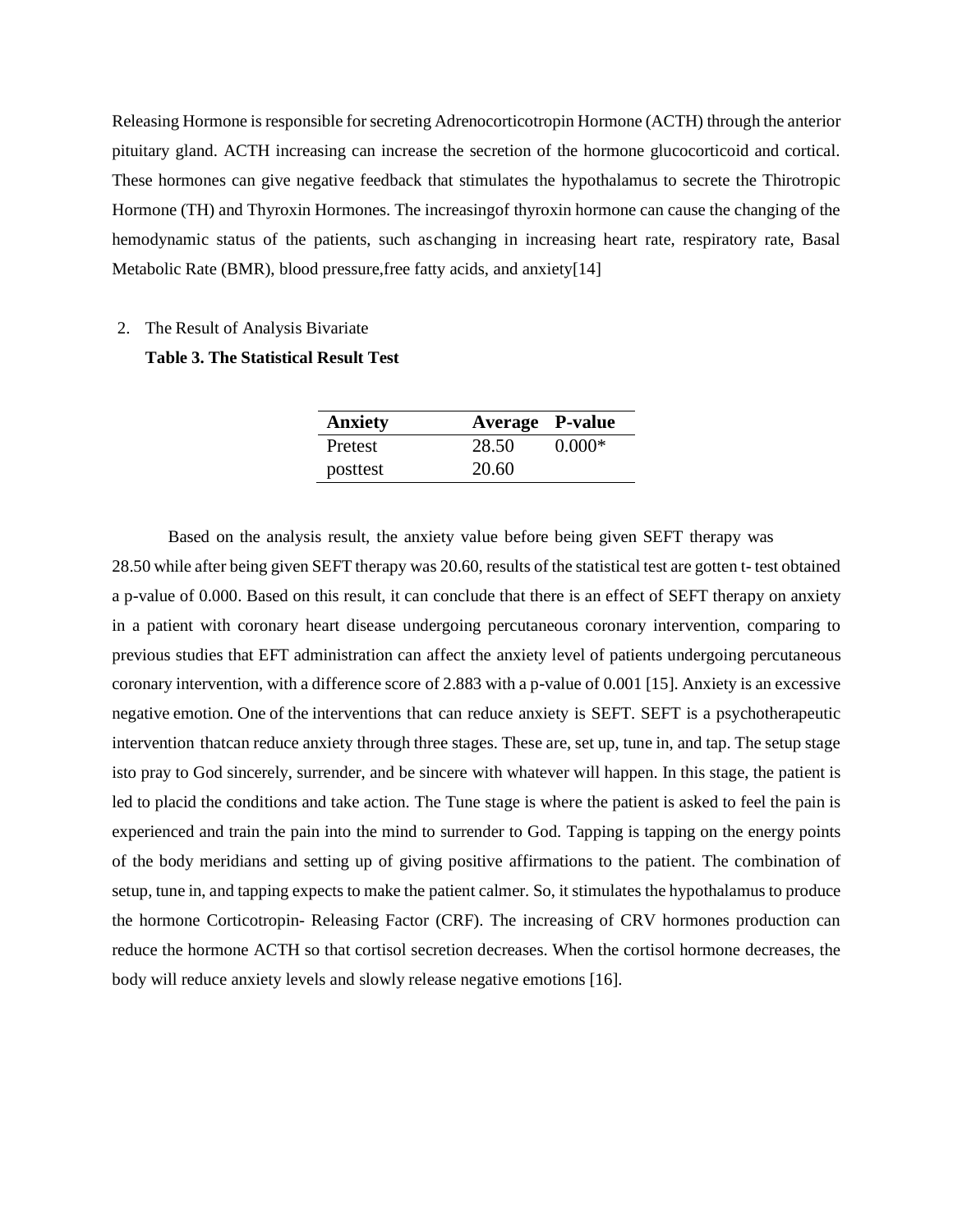In addition, the application of SEFT in coronary heart disease patients who will undergo percutaneous coronary intervention is to maintain hemodynamic status. SEFT can prevent sympathetic and parasympathetic nervous system activity. This condition also averts the secretion of epinephrine and norepinephrine in the blood. It can stabilize the hemodynamic of patient status as stability of blood pressure, pulse, prevents bronchial dilatation, and prevents increased mental activation. SEFT also includes prayer activities. Prayer is part of surrender ourself to God. With this recognition, a sense of comfort and security will arise. The prayer has functions in lowering blood pressure, respiratory rate, heart rate, blood pressure, and anxiety. The tapping stage on the SEFT can stimulate the secretion of the hormone endorphins. The roleof endorphins at the synapse of nerve cells can decrease pain sensation and psychological symptoms of anxiety. The endorphin hormone is a neurotransmitter that resembles morphine. This hormone is produced naturally by the body and has specific binding receptors in the brain. When the patient is given SEFT, especially in the tapping stage, endorphins will bind to opioid receptors in neurons. This condition can inhibit the extrication of neurotransmitters and ultimately block pain signals to the brain. When the pain decreases of the patient, the anxiety will also decrease [17].

#### **Conclusion and Suggestion**

Based on the study, SEFT can reduce anxiety in a patient with coronary heart disease who undergo percutaneous coronary intervention with a difference score of 7.9 and the results of thedependent t-test test obtained a p-value of 0.000. This shows that SEFT is proven to reduce anxiety in coronary heart disease patients who will undergo percutaneous coronary intervention.Since the results of this study demonstrate that SEFT can affect reducing anxiety, especially in coronary heart disease patients who undergo percutaneous coronary intervention, it is necessary to make policies and Standard Operational Procedure (SOP) so that they can apply in hospitals. The limitation of this study is the small number of samples so that future researchers are expected to increase the number of samples studied. In addition, future researchers are expecting to modify research on SEFT therapy and deepen the scope of their research by using SEFT therapy in other rooms or patients other than coronary heart disease patients who undergo percutaneous coronary intervention and expand the research area.

#### **References**

[1] L. Ghani, M. D. Susilawati, and H. Novriani, "Faktor risiko dominan penyakit jantung koroner di Indonesia," *Bul. Penelit. Kesehat.*, vol. 44, no. 3, pp. 153–164, 2016.